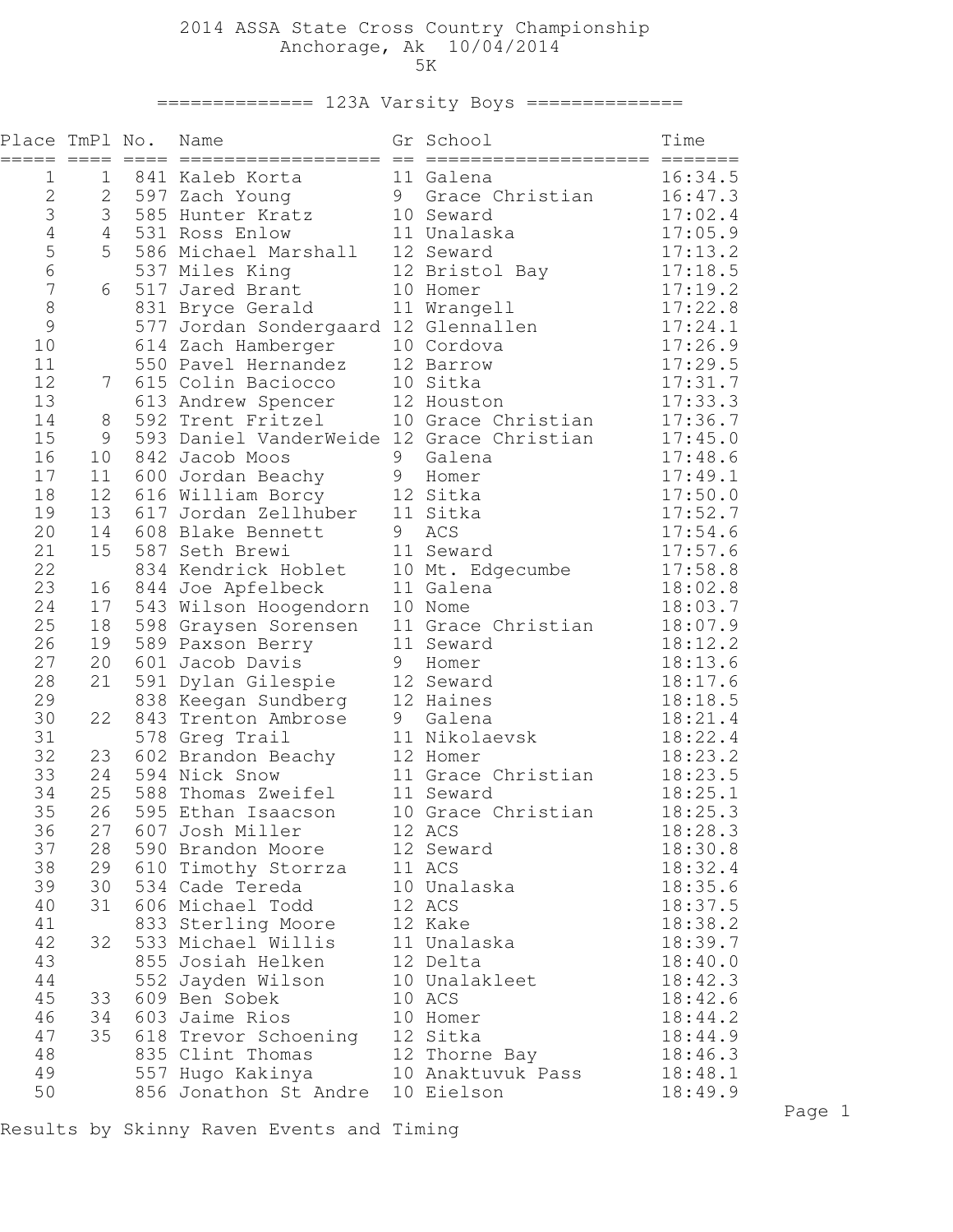## 2014 ASSA State Cross Country Championship Anchorage, Ak 10/04/2014  $5K$

============== 123A Varsity Boys ==============

| Place TmPl No. |    |         | Name                                       | $==$ | Gr School<br>==================== | Time<br>$=$ $=$ $=$ $=$ $=$ $=$ $=$ |
|----------------|----|---------|--------------------------------------------|------|-----------------------------------|-------------------------------------|
| 51             | 36 | $=====$ | ==================<br>604 Denver Waclawski | 9    | Homer                             | 18:49.9                             |
| 52             |    |         | 556 Zeke Eakin                             |      | 10 Kotzebue                       | 18:51.7                             |
| 53             |    |         | 551 Kevin Goodwin                          |      | 11 Barrow                         | 18:58.4                             |
| 54             | 37 |         | 623 Ben Zarlengo                           |      | 12 Petersburg                     | 18:59.0                             |
| 55             |    |         | 555 Gary Eakin                             |      | 11 Kotzebue                       | 18:59.0                             |
| 56             |    |         | 567 Kobe Rivers                            |      | 10 Scammon Bay                    | 18:59.2                             |
| 57             | 38 |         | 532 Michael Remolino                       |      | 12 Unalaska                       | 19:02.0                             |
| 58             | 39 |         | 544 Oliver Hoogendorn                      |      | 12 Nome                           | 19:02.6                             |
| 59             | 40 | 622     | Tucker Hagerman                            |      | 11 Petersburg                     | 19:05.6                             |
| 60             |    |         | 554 Harry Baldwin                          |      | 10 Kotzebue                       | 19:05.8                             |
| 61             | 41 |         | 822 Nathaniel Lenhard                      |      | 10 Petersburg                     | 19:06.7                             |
| 62             | 42 |         | 564 Shain Hardiman-Agi 10 Chevak           |      |                                   | 19:07.3                             |
| 63             |    | 553     | Trevor Thomas                              |      | 10 Barrow                         | 19:07.8                             |
| 64             |    |         | 836 Austin Thomas                          |      | 12 Thorne Bay                     | 19:07.9                             |
| 65             |    | 837     | Manny Budke                                |      | 10 Hoonah                         | 19:09.1                             |
| 66             | 43 |         | 545 Harrison Moore                         | 9    | Nome                              | 19:10.1                             |
| 67             |    | 565     | John Chakuchin                             |      | 12 Tooksook Bay                   | 19:11.4                             |
| 68             |    | 570     | 839 Rowan Sharman                          |      | 12 Gustavus                       | 19:12.1                             |
| 69<br>70       |    |         | James Tunutmoak<br>541 Cole Dull           | 9    | 12 Scammon Bay<br>Koliganek       | 19:14.7<br>19:14.8                  |
| 71             |    |         | 540 Noah Smith                             |      | 11 Bristol Bay                    | 19:15.6                             |
| 72             | 44 | 848     | Andrew Walter                              |      | 12 Monroe                         | 19:17.4                             |
| 73             |    | 857     | Kasper Maier                               | 9    | Hutchison                         | 19:18.5                             |
| 74             | 45 | 849     | Sam Bloom                                  |      | 10 Monroe                         | 19:20.6                             |
| 75             |    | 566     | Isiah Beans                                |      | 12 St. Mary's                     | 19:24.3                             |
| 76             | 46 | 548     | Jamie Yi                                   | 9    | Nome                              | 19:28.6                             |
| 77             | 47 |         | 605 Elan Carroll                           | 9    | Homer                             | 19:29.8                             |
| 78             |    | 860     | Christian Balaguer 12 Eielson              |      |                                   | 19:31.7                             |
| 79             | 48 |         | 824 Gabe Melendrez                         |      | 12 Craig                          | 19:31.9                             |
| 80             | 49 | 560     | Thomas Bukowski                            |      | 11 Chevak                         | 19:34.8                             |
| 81             | 50 |         | 611 Shaun Quinn                            |      | 11 ACS                            | 19:39.3                             |
| 82             | 51 | 546     | James Jorginson                            |      | 11 Nome                           | 19:39.5                             |
| 83             | 52 | 850     | Garrett Grahek                             |      | 11 Monroe                         | 19:39.8                             |
| 84             | 53 | 596     | Wyatt Brown                                |      | 12 Grace Christian                | 19:44.2                             |
| 85             | 54 |         | 619 Caleb Suarez                           |      | 10 Sitka                          | 19:46.0                             |
| 86             |    |         | 859 Jack Matherly                          |      | 10 Hutchison                      | 19:48.1                             |
| 87             |    |         | 538 Casey Konukpeok                        | 9    | New Stuyahok                      | 19:49.7                             |
| 88             |    |         | 542 Colten Mack                            |      | 10 Sand Point                     | 19:55.5                             |
| 89             | 55 |         | 612 Luke Coverdell                         |      | 12 ACS                            | 19:55.6                             |
| 90             | 56 |         | 846 Isaac McElwee                          |      | 12 Galena                         | 19:59.7                             |
| 91             | 57 |         | 624 Daniel Holmberg                        |      | 10 Petersburg                     | 20:00.2                             |
| 92             | 58 |         | 547 Leif Erikson                           |      | 11 Nome                           | 20:00.2                             |
| 93             |    |         | 580 Sean Dorsey                            | 9    | Glennallen                        | 20:03.5                             |
| 94             | 59 |         | 621 Connor Buxton                          |      | 10 Sitka                          | 20:04.3                             |
| 95             | 60 |         | 845 Zelek McNeilly                         |      | 12 Galena                         | 20:04.8                             |
| 96             | 61 |         | 536 Liam Andersen                          |      | 11 Unalaska                       | 20:15.9                             |
| 97             | 62 |         | 558 Joseph Friday                          |      | 12 Chevak                         | 20:16.2                             |
| 98             |    |         | 581 Jonah Fefelov                          |      | 11 Nikolaevsk                     | 20:16.3                             |
| 99             |    |         | 579 Dustin Goodman                         |      | 12 Su-Valley                      | 20:18.0                             |
| 100            | 63 |         | 821 Kyle Hagerman                          |      | 12 Petersburg                     | 20:22.1                             |

Results by Skinny Raven Events and Timing